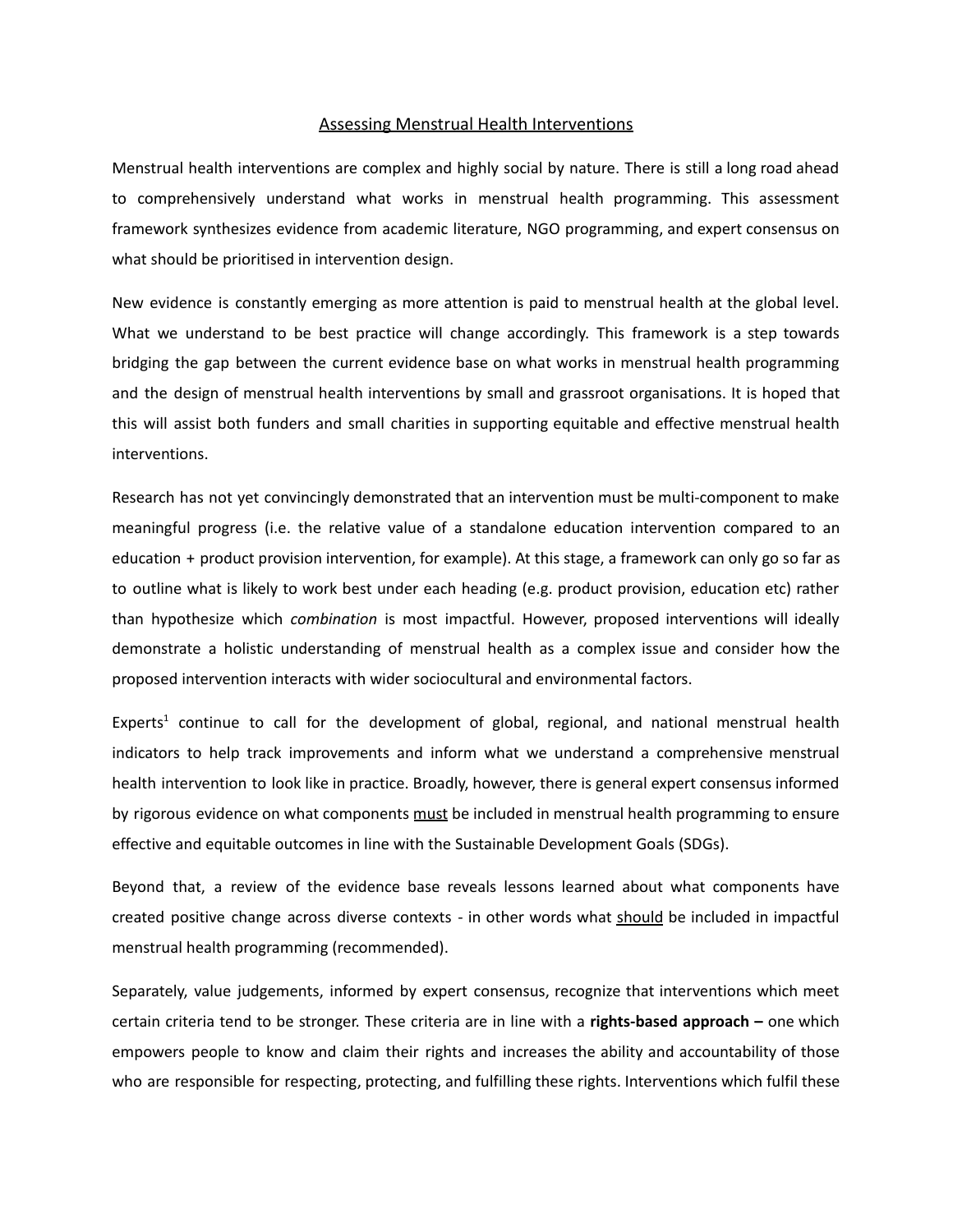desirable criteria are more likely to enact sustainable change in addition to helping strengthen sector wide learning on what works in menstrual health programming. Interventions will ideally include these components and have relative merit compared to those that do not. These interventions should be given priority, provided they have fulfilled the essential and recommended criteria.

Assessment criteria can therefore be organised into an evidence- informed hierarchy:

- 1. Essential criteria: What interventions must demonstrate
- 2. Recommended criteria: What interventions should demonstrate

Guidance on what is desirable in proposed interventions is provided separately:

● Desired criteria: What interventions will ideally demonstrate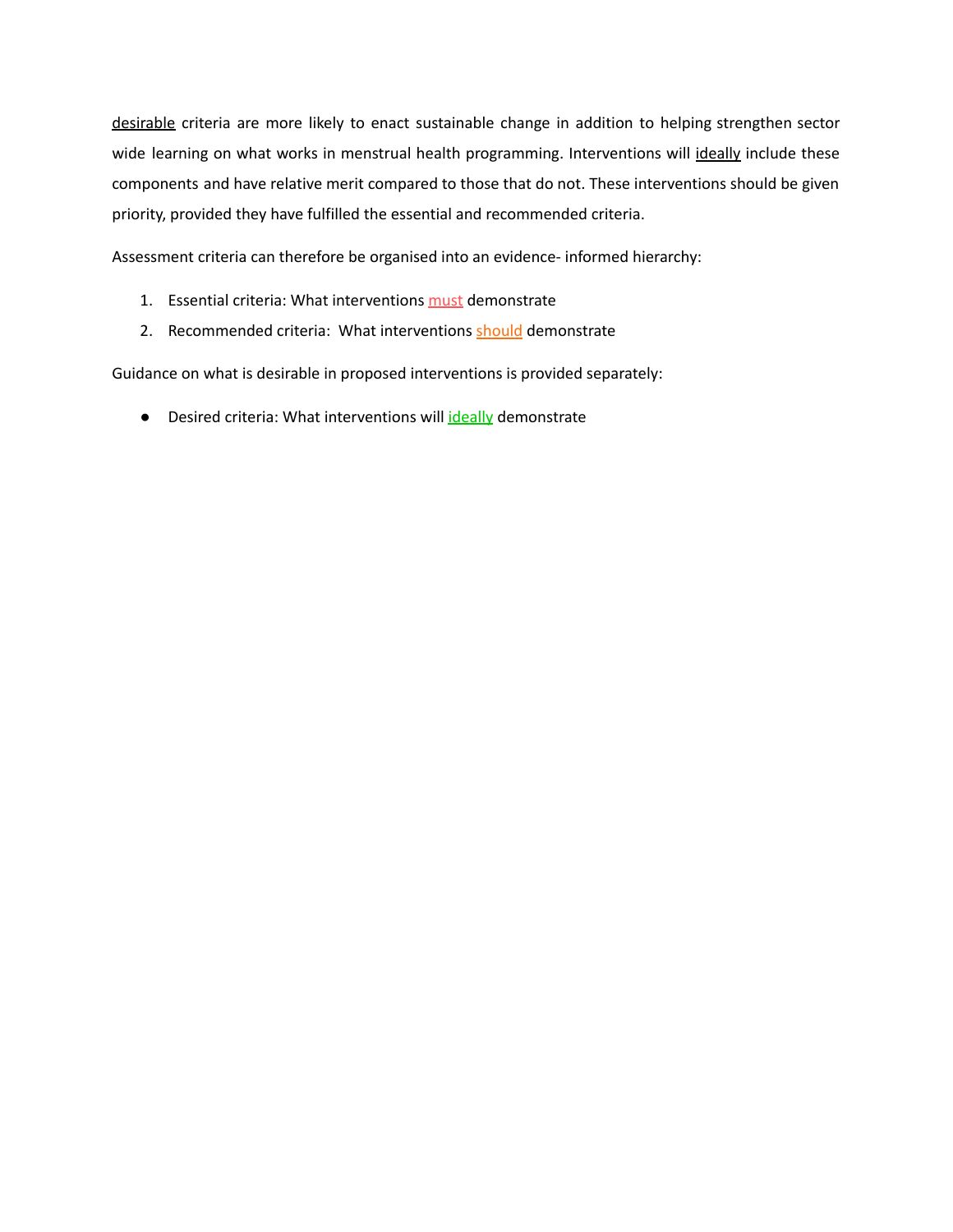# Funder Assessment Framework

Essential criteria

Recommended criteria

Desirable criteria

## Intervention:

| Intervention | Menstrual<br>Product<br>Provision | A1             | Women, girls, and their communities have been consulted about<br>preference of product and strategy of distribution                                                                              |
|--------------|-----------------------------------|----------------|--------------------------------------------------------------------------------------------------------------------------------------------------------------------------------------------------|
|              |                                   | A2             | Product provision meets the existing needs and wants of women<br>and girls in the community                                                                                                      |
|              |                                   | A <sub>3</sub> | Demonstrates an awareness of existing local sources of menstrual<br>product provision and how the proposed intervention addresses<br>an existing lack of access.                                 |
|              |                                   | A4             | Education and sensitisation on products is provided which<br>supports women and girls in feeling confident in how to use the<br>product(s) correctly and comfortably                             |
|              |                                   | A <sub>5</sub> | Evidence that material environmental factors have been<br>considered to support product uptake                                                                                                   |
|              |                                   | A <sub>6</sub> | Evidence that the immediate social environment (i.e. beliefs and<br>practices upheld by communities) of women and girls has been<br>considered to ensure safe and consistent use of new products |
|              |                                   | A7             | Demonstrates either a clear sustainability strategy for product<br>provision or how one-off distribution of products is a part of a<br>longer-term plan to meet young women and girls' needs.    |
|              |                                   | A <sub>8</sub> | A range of context appropriate products/materials is provided to<br>facilitate choice between menstrual management methods.                                                                      |
|              | Education                         | <b>B1</b>      | Women, girls, and their communities have been consulted during<br>intervention design and this information directly informs culturally<br>and contextually appropriate education provision.      |
|              |                                   | <b>B2</b>      | Education programmes have been designed to be age appropriate<br>and scientifically (biologically) accurate.                                                                                     |
|              |                                   | <b>B3</b>      | Education programme provides basic information about<br>menstruation as a biological process.                                                                                                    |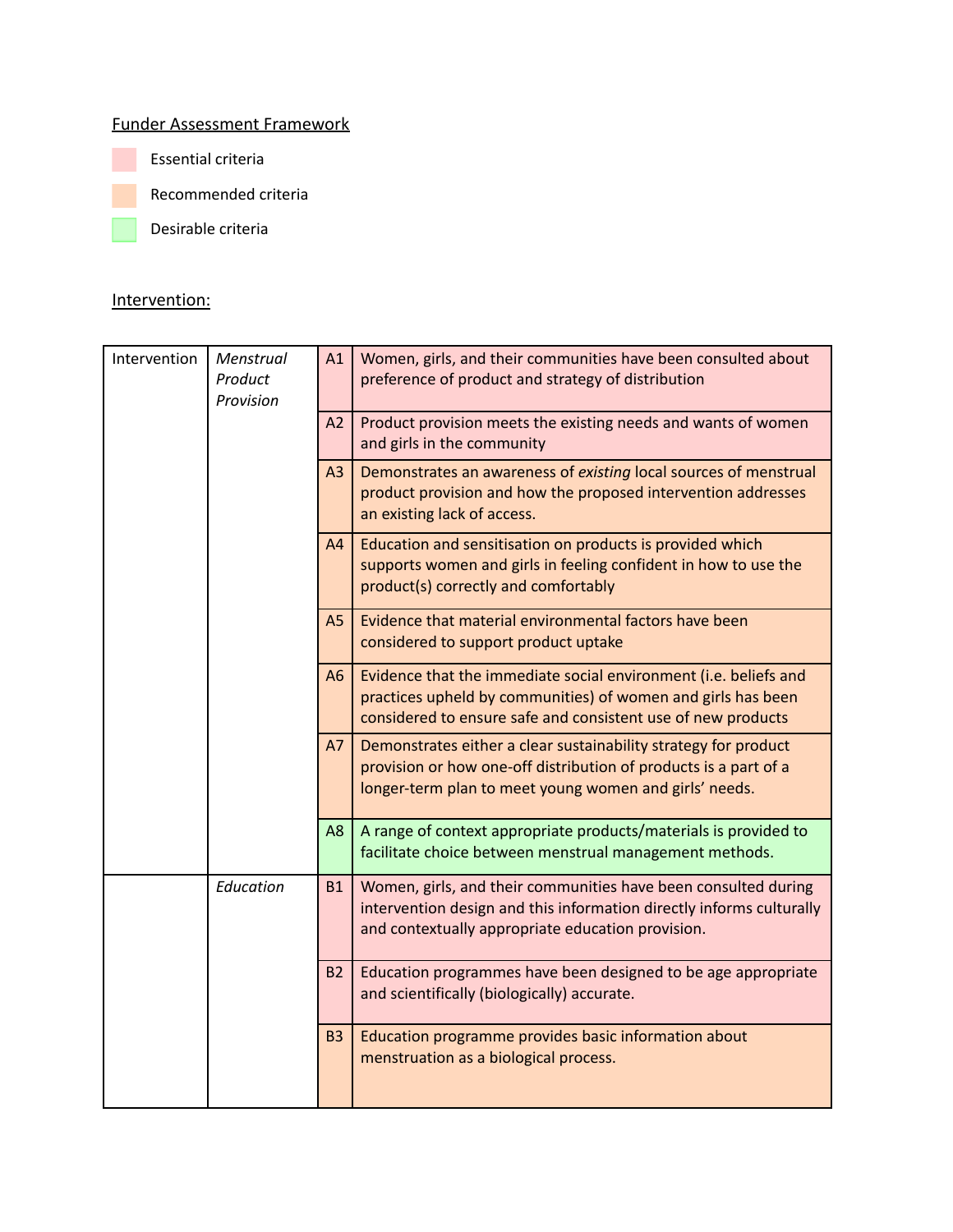|                                   | <b>B4</b>      | Education programme provides detailed information about the<br>experience of menstruation and guidance on menstrual<br>management.                                                                  |
|-----------------------------------|----------------|-----------------------------------------------------------------------------------------------------------------------------------------------------------------------------------------------------|
|                                   | <b>B5</b>      | Aims to educate adolescent girls before they have started<br>menstruating.                                                                                                                          |
| Stigma and<br><b>Social Norms</b> | C1             | Women, girls, and their communities have been consulted about<br>perceived sociocultural barriers to good menstrual health and<br>wellbeing, and this information has informed intervention design. |
|                                   | C <sub>2</sub> | Actively considers and/or addresses social norms, beliefs, stigma,<br>and discrimination via community engagement.                                                                                  |

## Guidance:

## **Menstrual Product Provision**

Menstrual products are an important part of meeting the needs of menstruating people. Many small and grassroot organisations are already providing products. Outstanding questions remain about how to make these interventions sustainable and ensure uptake and impact.

To ensure that product provision is context-specific, interventions which have a product provision component must show evidence that:

**A1: Women, girls, and their communities have been consulted about preference of product and strategy of distribution.**

**A2: Products provided meet the existing needs and wants of women and girls in the community.**

It is recommended that interventions which have a product provision component also include:

**A3: Demonstrates an awareness of** *existing* **local sources of menstrual product provision and how the proposed intervention addresses an existing lack of access.** This point addresses the risk of projects undermining existing businesses, in particular if a grant-funded project intends to distribute products for free.

**A4: Education and sensitisation on products is provided which supports women and girls in feeling confident in how to use the product(s) correctly and comfortably 2 .**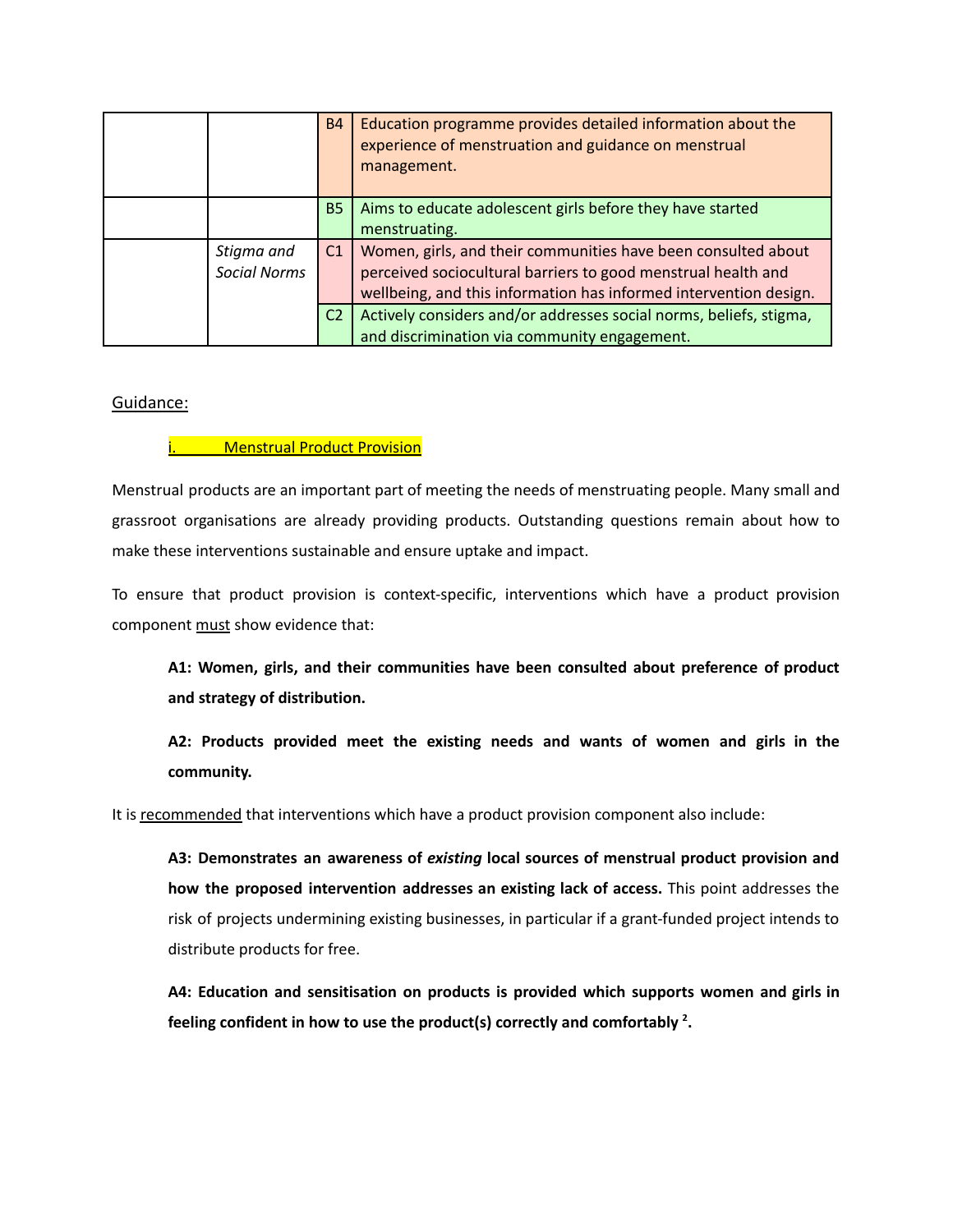**A5: Evidence that material environmental factors have been considered to support product uptake 3** - such as existing water and sanitation facilities, disposal mechanisms, housing structures, and environmental factors such as seasonal water availability.

**A6**: **Evidence that the immediate social environment (i.e. beliefs and practices upheld by communities) of women and girls has been considered to ensure safe and consistent use of new products as this environment exerts a strong influence on menstrual management practices 4 .**

**A7: Demonstrates either a clear sustainability strategy for product provision or how one-off distribution of products is a part of a longer-term plan to meet young women and girls' needs.** plans must ensure sustainable access to products that are routinely affordable and available (if disposable technologies are the focus, they must be made available every month to ensure women and girls are able to maintain any gains in access to complete provision). It is unlikely the positive impacts of menstrual supplies will be fully realized if supply is short term or intermittent. For projects using local enterprise to solve product access, plans must convincingly demonstrate how a local market for the products will be developed and sustained. Plans that focus on manufacturing a product without considering how they will generate and sustain demand are unlikely to be successful long term<sup>2</sup>.

Priority should be given to interventions which include product provision that fulfil the above criteria and:

**A8: A range of context appropriate products/materials is provided to facilitate choice between menstrual management methods.** This recognises that individuals have unique experiences of menstruation and as a result benefit from access to different menstrual management methods. Ideally, all products should be promoted equally to ensure informed choice.<sup>1</sup>

**Education** 

To ensure education on menstrual health is context-specific, interventions which have an educational component must show evidence that:

**B1: Women, girls, and their communities have been consulted during intervention design and this information directly informs culturally and contextually appropriate education provision.**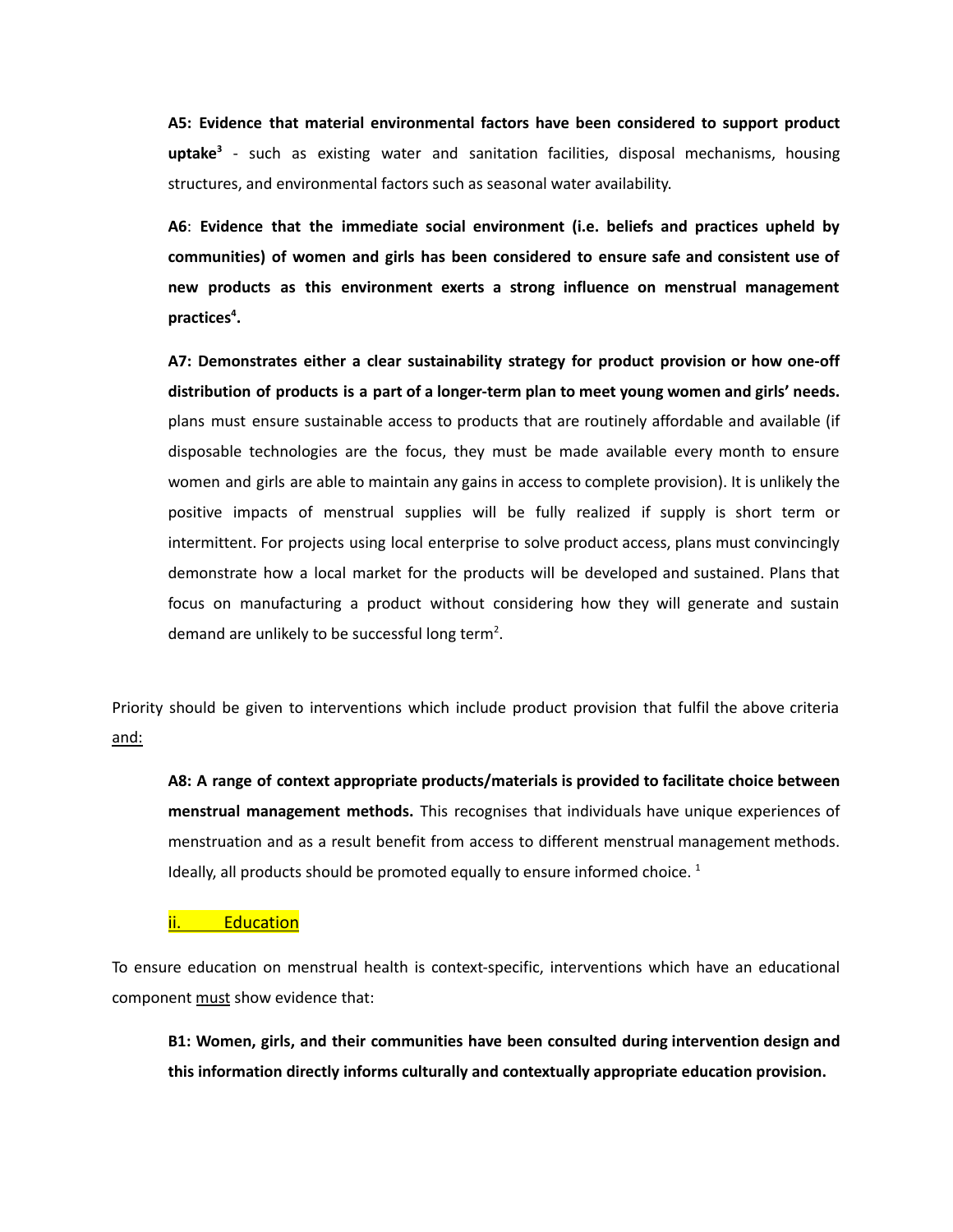# **B2: Education programmes have been designed to be age appropriate and scientifically (biologically) accurate.**

It is recommended that interventions which include an educational component show evidence of two levels <sup>5</sup> of menstrual education for girls:

**B3: Education programme provides basic information about menstruation as a biological process.** This information helps address fears of illness and embarrassment. This information should ideally include:

- What menstruation is
- Why menstruation happens
- When menstruation happens
- Explanation that menstruation is a healthy and natural process linked to reproduction.

**B4: Education programme provides detailed information about the experience of menstruation and guidance on menstrual management.** This information supports effective menstrual management practices, the identification of abnormalities, and equips girls to feel more informed, confident, and in control of their menstrual care and bodies. This information should ideally include:

- Advice on how to monitor cycle length and identify bodily symptoms that indicate the start of a menstrual period so that girls can be prepared for the first day of their period and have spare menstrual management materials readily available.
- Irritation, pain, and pain management during the menstrual cycle.
- Advice on absorption materials and the hygienic management of these materials
- Building awareness of what levels of pain or discomfort and abnormal bleeding do not need to be endured and building confidence to bring them up with a healthcare provider
- Empowerment of girls to report the source of pain when they are menstruating so they can be better supported by those around them.

Priority should be given to projects which fulfil the above criteria and:

**B5: Aims to educate girls in menstrual literacy before girls have their first period.** This is key to ensuring menstruation is normalized and to promote self-esteem and self-worth.

iii. Stigma and Social Norms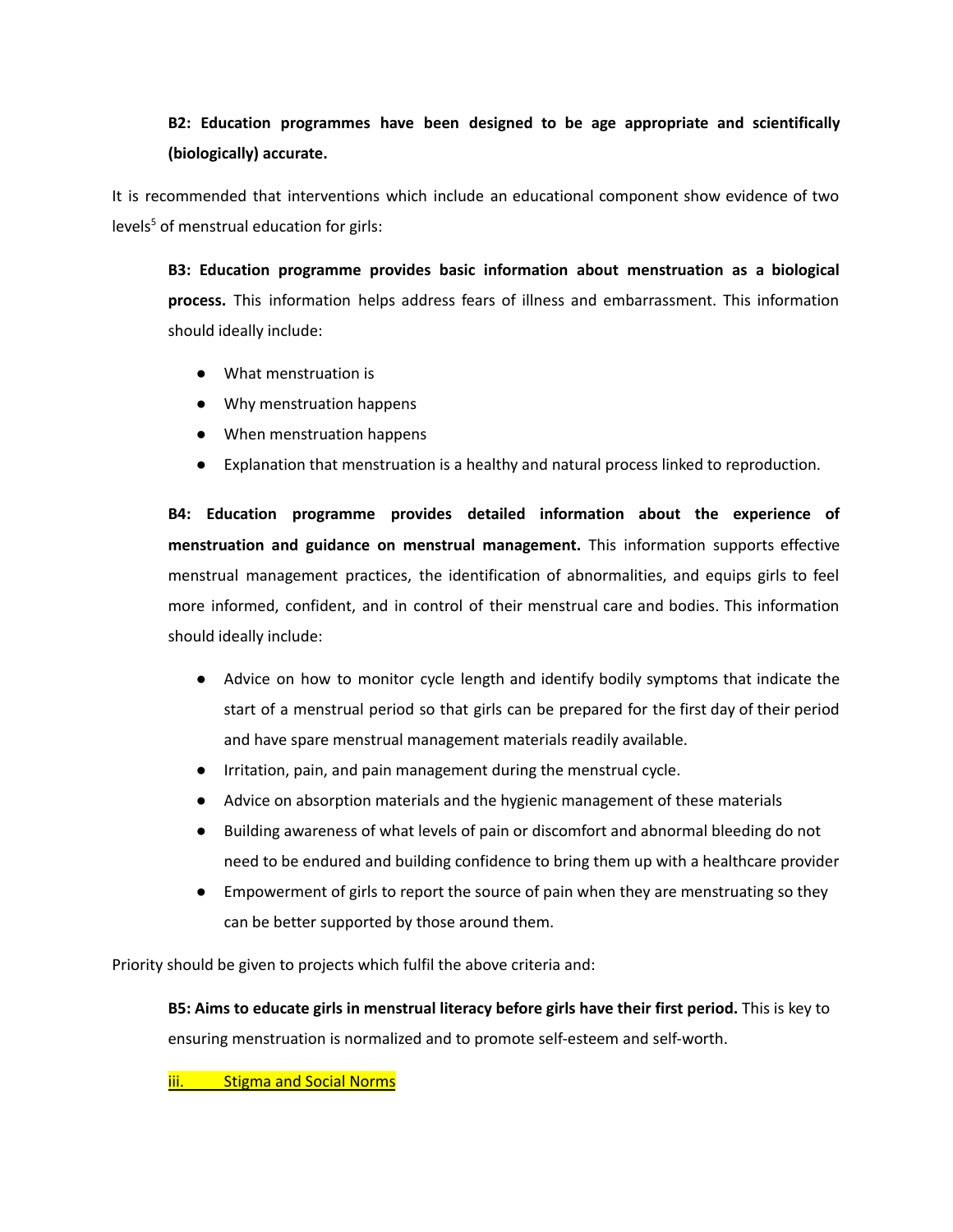How menstruation is conceptualised culturally - via invisibility, myths, menstrual taboos, stigma, and negative social norms - plays an important role in the success of direct interventions. Regardless of intervention design, proposed projects must demonstrate awareness that how menstruation is conceptualised culturally, via invisibility, myths, menstrual taboos, stigma, and negative social norms, plays an important role in the success of direct interventions<sup>2</sup>. Evidence shows that the perceived need to conceal menstrual status to prevent embarrassment contributes to distress of women and girls when they are menstruating, the avoidance of social settings including school, and increases the need/demand for private locations for menstrual management and restricts washing, drying, and disposal choices.

#### Projects must demonstrate:

**C1: Women, girls, and their communities have been consulted about perceived sociocultural barriers to good menstrual health and wellbeing, and this information has informed intervention design.**

Ideally, proposed interventions will:

**C2: Actively consider and/or address social norms, beliefs, stigma, and discrimination via community engagement.** Projects which draw attention to and question menstrual stigma, including community-based interventions, create a more positive local environment and break down stigma.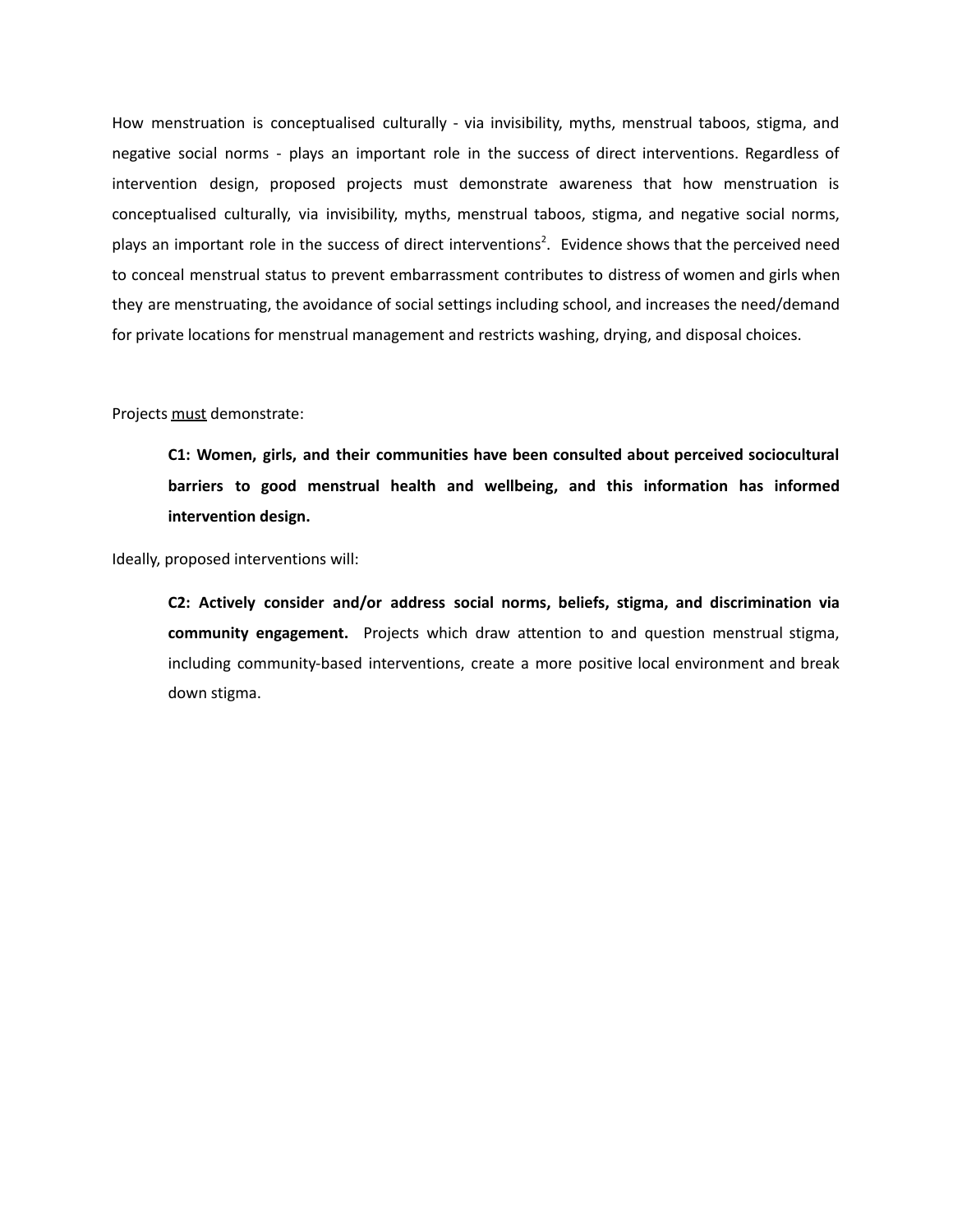## **Integration**

| Integration | <b>Building on</b><br>successful<br>programming<br>to reach<br>more women<br>and girls | D <sub>1</sub> | Integration into existing school-based programming                                                                            |
|-------------|----------------------------------------------------------------------------------------|----------------|-------------------------------------------------------------------------------------------------------------------------------|
|             |                                                                                        | D <sub>2</sub> | Integration into existing WASH programming                                                                                    |
|             |                                                                                        | D <sub>3</sub> | Integration into existing Sexual and Reproductive health (SRH)<br>programming                                                 |
|             | Integrated<br>into wider<br>efforts                                                    | E1             | Demonstrates awareness of how their work contributes to the<br>efforts of others locally, nationally, and/or internationally. |
|             | Partnerships                                                                           | F1             | Demonstrates a willingness/plan to engage other stakeholders in<br>dialogue or partnership.                                   |

## Guidance:

Menstrual health should be a priority and seen as a health issue in its own right, but there are opportunities to scale programmes by incorporating menstrual health into larger projects and/or infrastructure.

Favourable projects which build on existing work in other areas may aim to integrate menstrual health into existing programming as these projects are valuable opportunities to reach more women and girls. These sectors include:

#### **D1: School-based programming**

#### **D2: WASH programming**

#### **D3: Sexual and reproductive health programming**

Particular areas of broad interest are<sup>2</sup> (but not limited to):

- WASH in schools
- Vocational skill development
- Sexual and reproductive health and rights
- Adolescent nutrition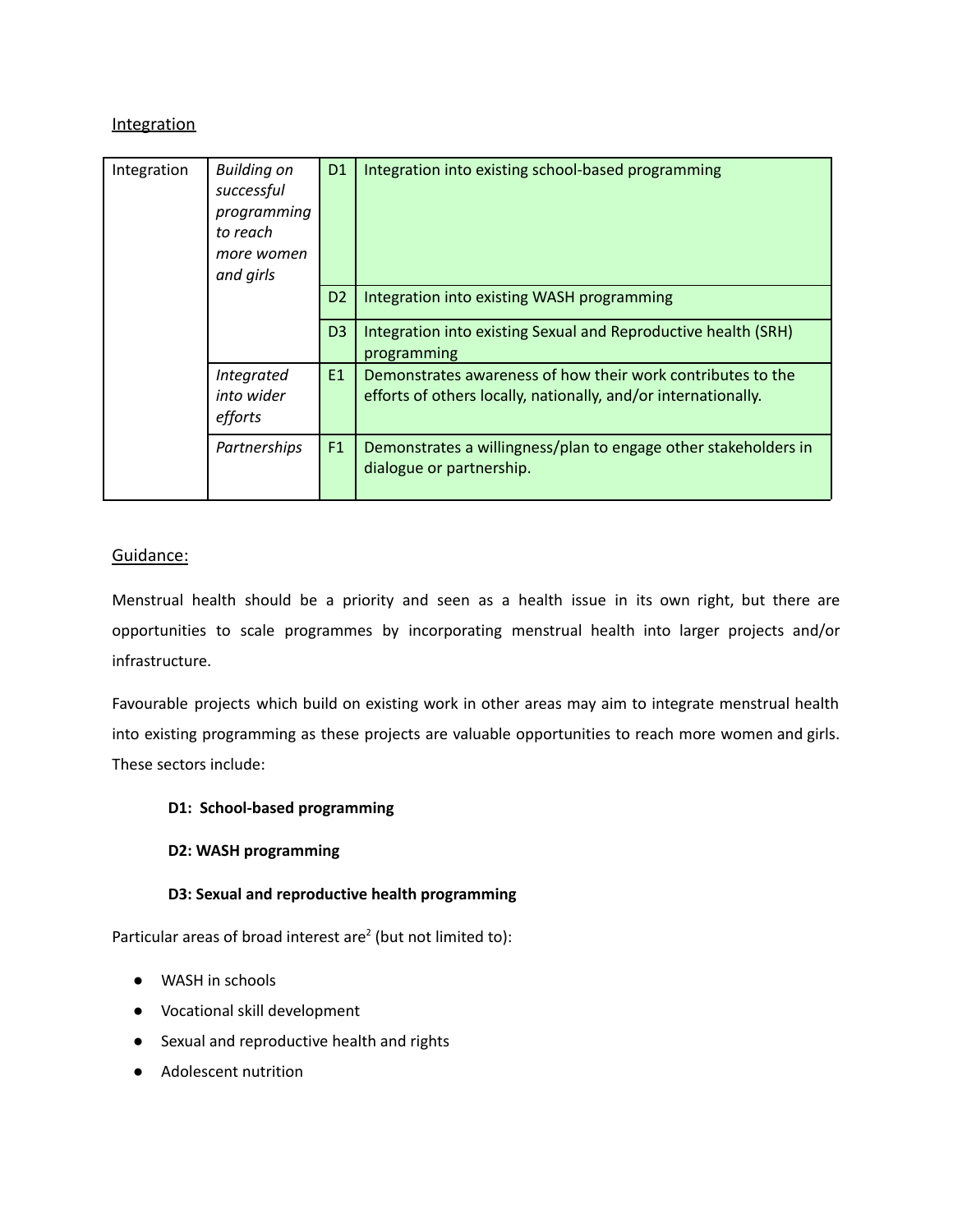● Adolescent participation

Priority should be given to proposed interventions which:

**E1: Demonstrates awareness of how their work contributes to the efforts of others locally, nationally, and/or internationally.** These projects are more likely to be more cost effective and impactful.

**F1: Demonstrates a willingness/plan to engage other stakeholders in dialogue or partnership.** Movement building is a key aspect of strong menstrual health programming.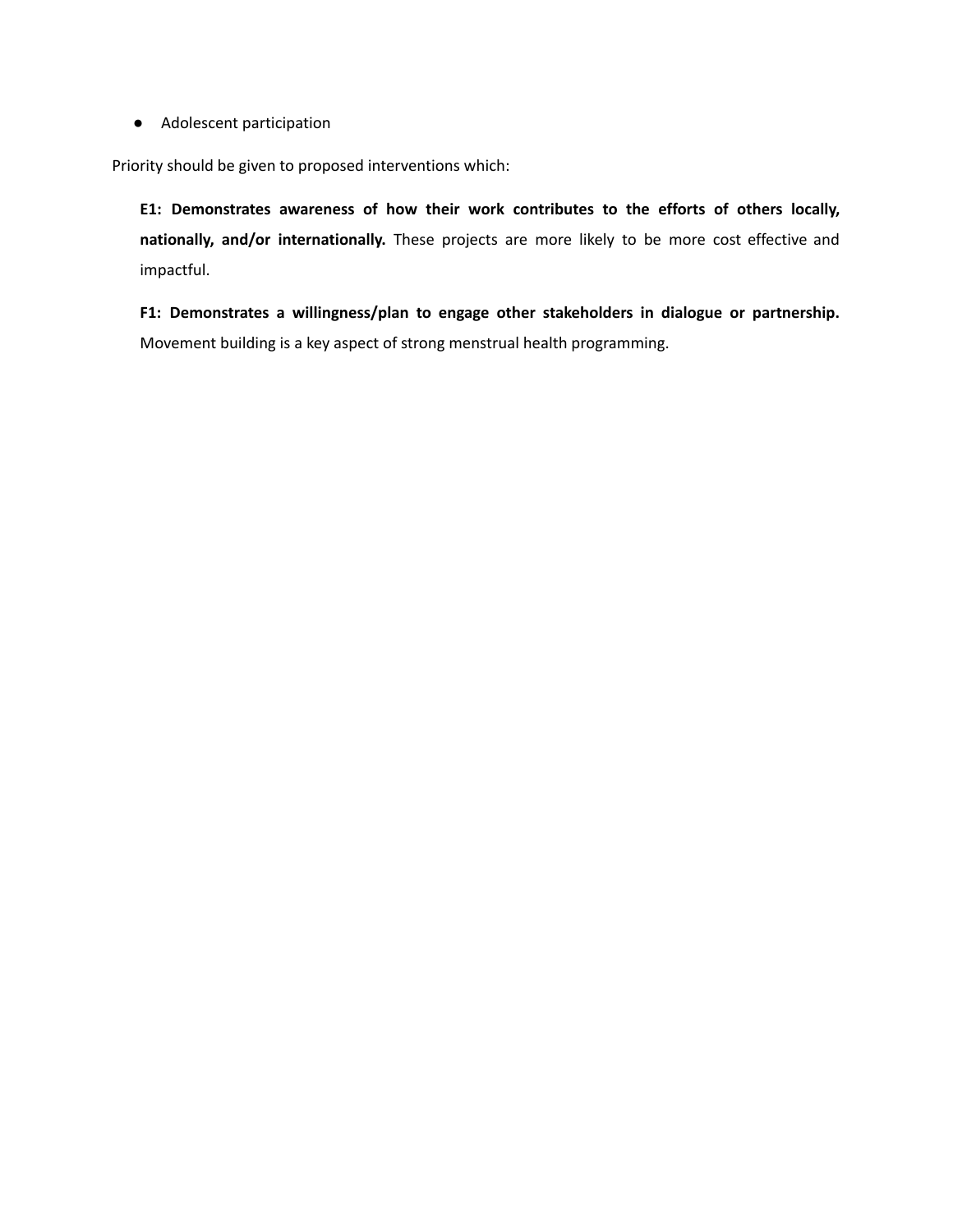Inclusivity

| Inclusivity | Leave no one<br>behind                     | G1             | Demonstrates how an understanding of the experiences of<br>marginalized groups has informed intervention design. |
|-------------|--------------------------------------------|----------------|------------------------------------------------------------------------------------------------------------------|
|             | Inclusion of<br>those with<br>disabilities | H1             | Evidence that the needs of those with disabilities have been<br>considered and included in intervention design.  |
|             |                                            | H <sub>2</sub> | Prioritises the needs of those with disabilities                                                                 |

Priority should be given to interventions which demonstrate plans to ensure that vulnerable and marginalized populations are not left behind in planned intervention activities. Proposed interventions should:

**G1: Demonstrate how an understanding of the experiences of marginalized groups has informed the intervention**. Projects should demonstrate an in-depth understanding of their populations and the kinds of disadvantage and challenges they experience and how intervention design considers how to make sure everyone is able to benefit. These populations include (but are not limited to) young people, people living with disabilities, people living with HIV, people who do not identify with the gender they were assigned at birth, sex workers, prisoners, injecting drug users, FGM survivors, homeless people, and rural communities)<sup>1</sup>.

Of particular priority for menstrual health programming is the disability community. Projects should demonstrate:

**H1: Evidence that the needs of those with disabilities have been considered and included in intervention design.** Inclusive projects will actively identify the requirements of people with disabilities and their carers in managing menstruation and support those with disabilities to have shame free, healthy periods.

Regardless of intervention design, ideally proposed projects will:

**H2: Prioritise the needs of those with disabilities.** Ideally, all projects will actively incorporate the needs of those with disabilities and how they can be supported to build self-efficacy.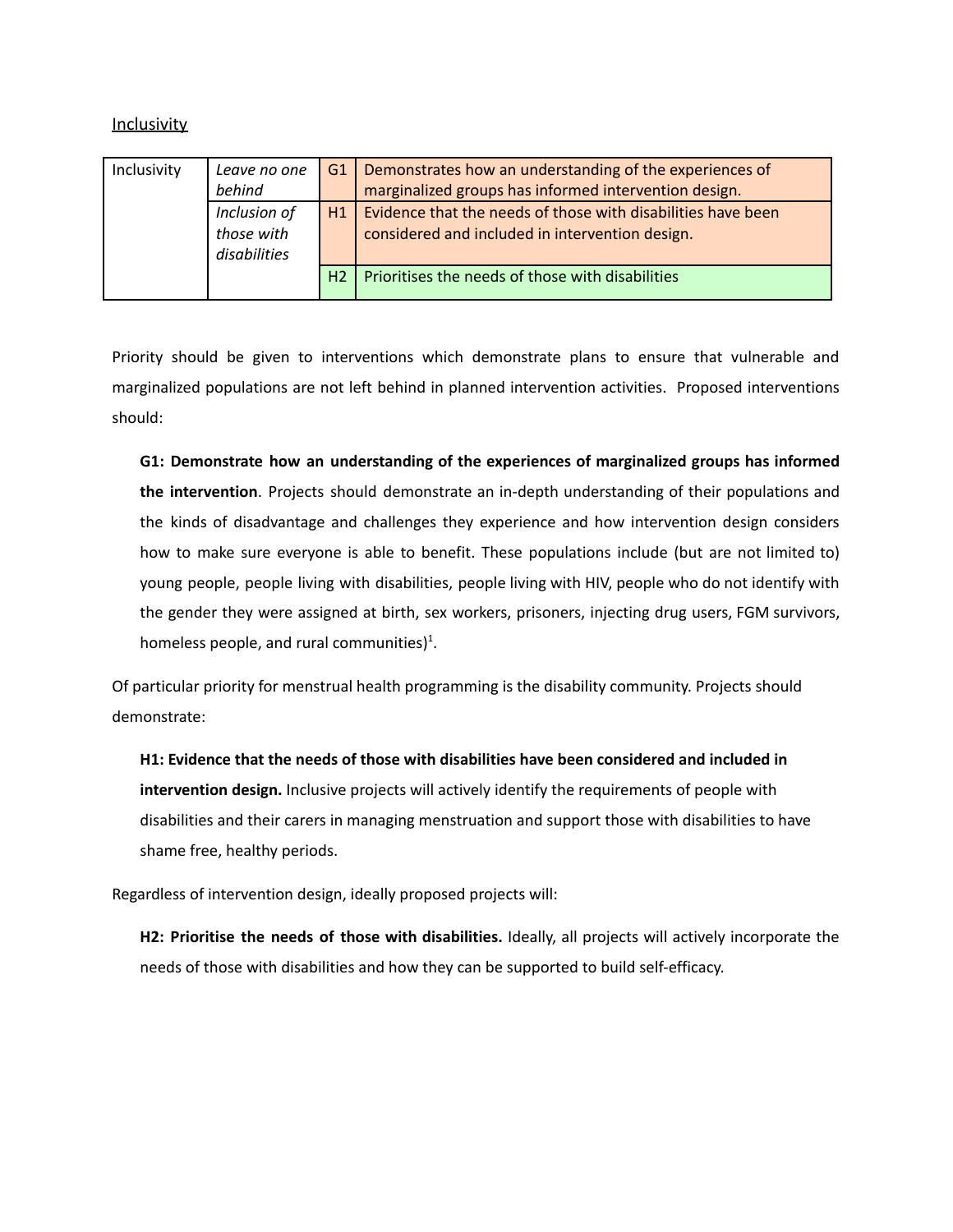| Impact | Monitoring<br>and<br>Evaluation |    | Clear plans to purposefully evaluate outcomes and produce<br>evidence of impact. |
|--------|---------------------------------|----|----------------------------------------------------------------------------------|
|        |                                 | 12 | Demonstrates evidence of a clear theory of change.                               |
|        |                                 | 13 | Demonstrates a commitment to using standardized tools.                           |

#### Guidance:

Building an evidence base on what works in menstrual health programming is a sector wide priority moving forward. Proposed projects will ideally contribute to this base and guide impactful and targeted future programming, which is scalable, effective, and cost-effective.

A proposed intervention should:

**I1: Have clear plans to purposefully evaluate outcomes and produce evidence of impact.** This should be seen as a priority even if organisations require support to do so convincingly.

**I2: Demonstrate evidence of a clear theory of change.** Of key importance is an understanding of how the proposed intervention positively impacts the menstrual health of women and girls, as well as their broader wellbeing. A clear understanding of the interaction between the process through which change could occur and intervention context is important as it helps provide evidence on whether the proposed intervention effects could be replicated in another setting or at a larger scale.

Ideally, proposed interventions will:

**I3: Demonstrate a commitment to using standardized tools.** Using these tools means that evidence can be compared across contexts and contribute to a collective understanding of what constitutes best practice in menstrual health programming.

## Impact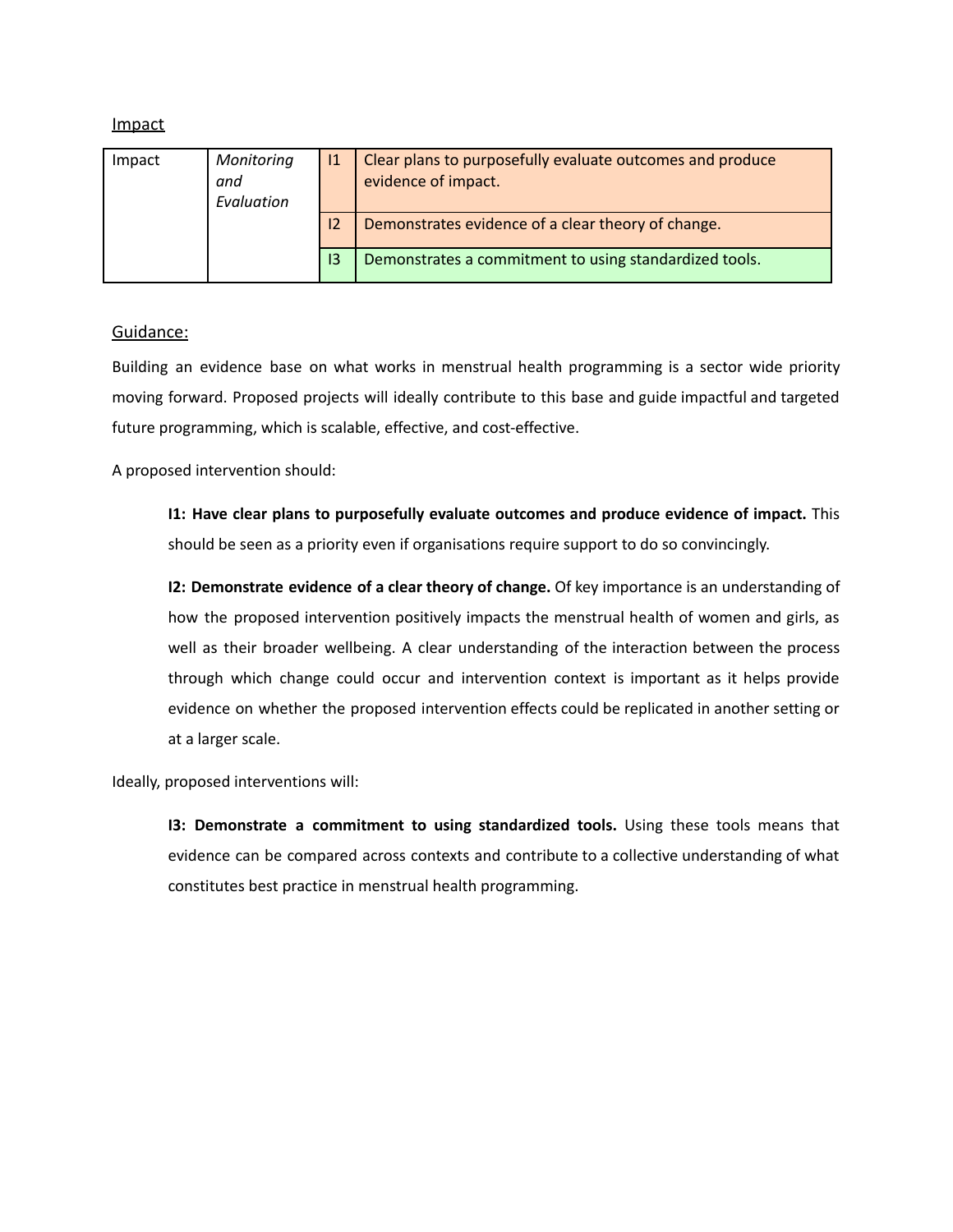#### Girls Leadership

| Girls<br>Leadership | Girls at the<br>centre | 11             | Demonstrates how girls' voices and experiences are at the centre<br>of intervention development. |
|---------------------|------------------------|----------------|--------------------------------------------------------------------------------------------------|
|                     |                        | J <sub>2</sub> | Demonstrates plans to engage girls and young women to lead<br>change.                            |

#### **Guidance**

Projects that can demonstrate that girls' voices and experiences are at the centre of intervention development and that enable girls and young women to lead change should be prioritised. Ideally, projects will:

**J1: Demonstrate how girls' voices and experiences are at the centre of intervention development.** A lack of representation in decision-making spaces is a root cause of why the needs of women and girls remain unmet, particularly when they are menstruating. There is increasing recognition that if those that benefit from interventions are involved in their design, they are more effective.

**J2: Demonstrate plans to engage girls and young women to lead change.**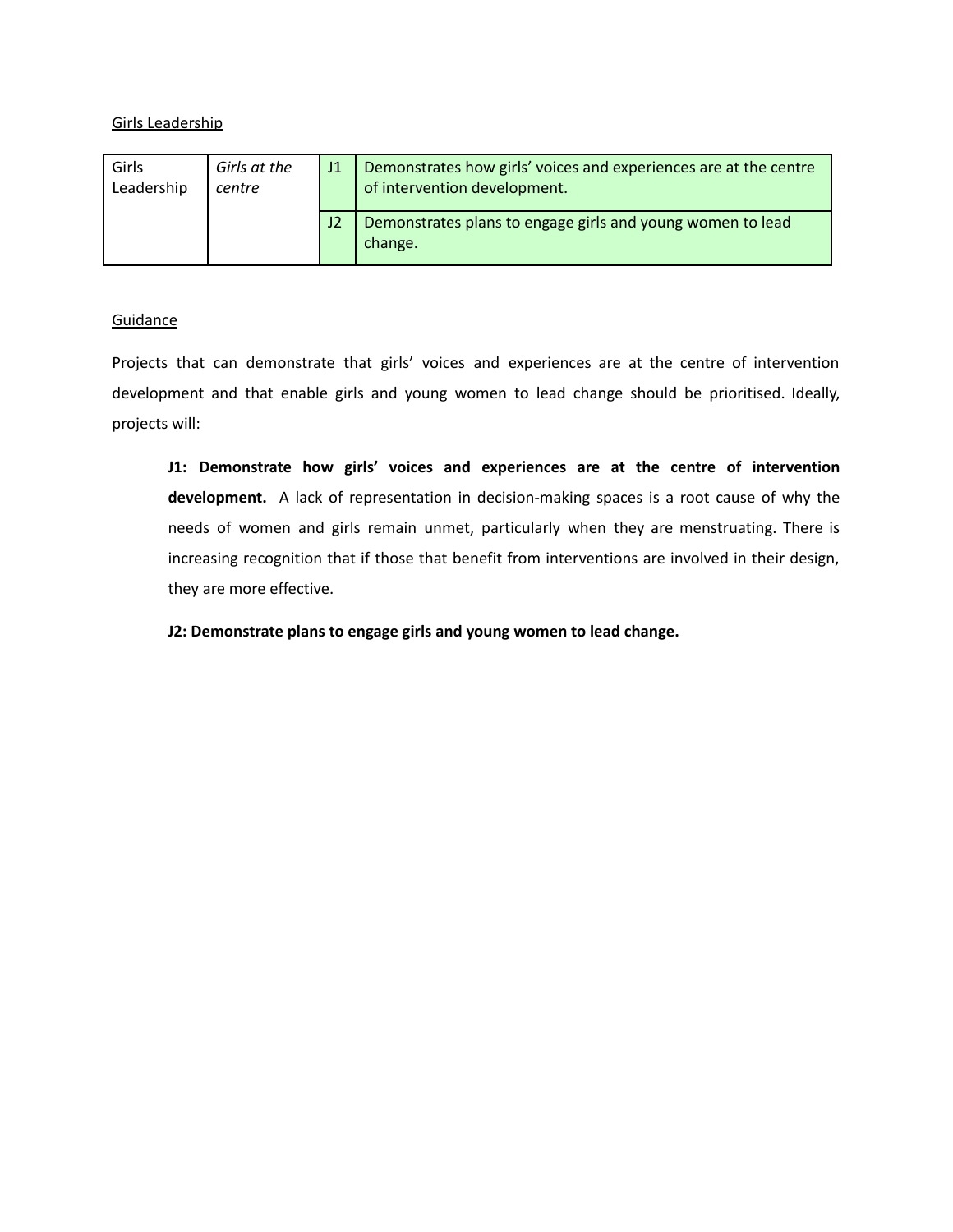### Sustainable Change

| Sustainable<br>Change | Sustaining<br>change<br>beyond<br>project | K <sub>1</sub> | Demonstrates clearly defined plans and/or mechanisms in<br>programme design to ensure that positive change is sustained. |
|-----------------------|-------------------------------------------|----------------|--------------------------------------------------------------------------------------------------------------------------|
|                       | lifespan                                  |                |                                                                                                                          |

## **Guidance**

Sustainability is a big challenge for small scale menstrual health interventions so strong plans for making sure positive change is sustained is key.

**K1: Demonstrates clearly defined plans and/or mechanisms in programme design to ensure that positive change is sustained.** Sustainability does not necessarily mean 'without any further investment', but that there should be a clearly defined plan for making sure gains are not lost as soon as a project or funding finish.